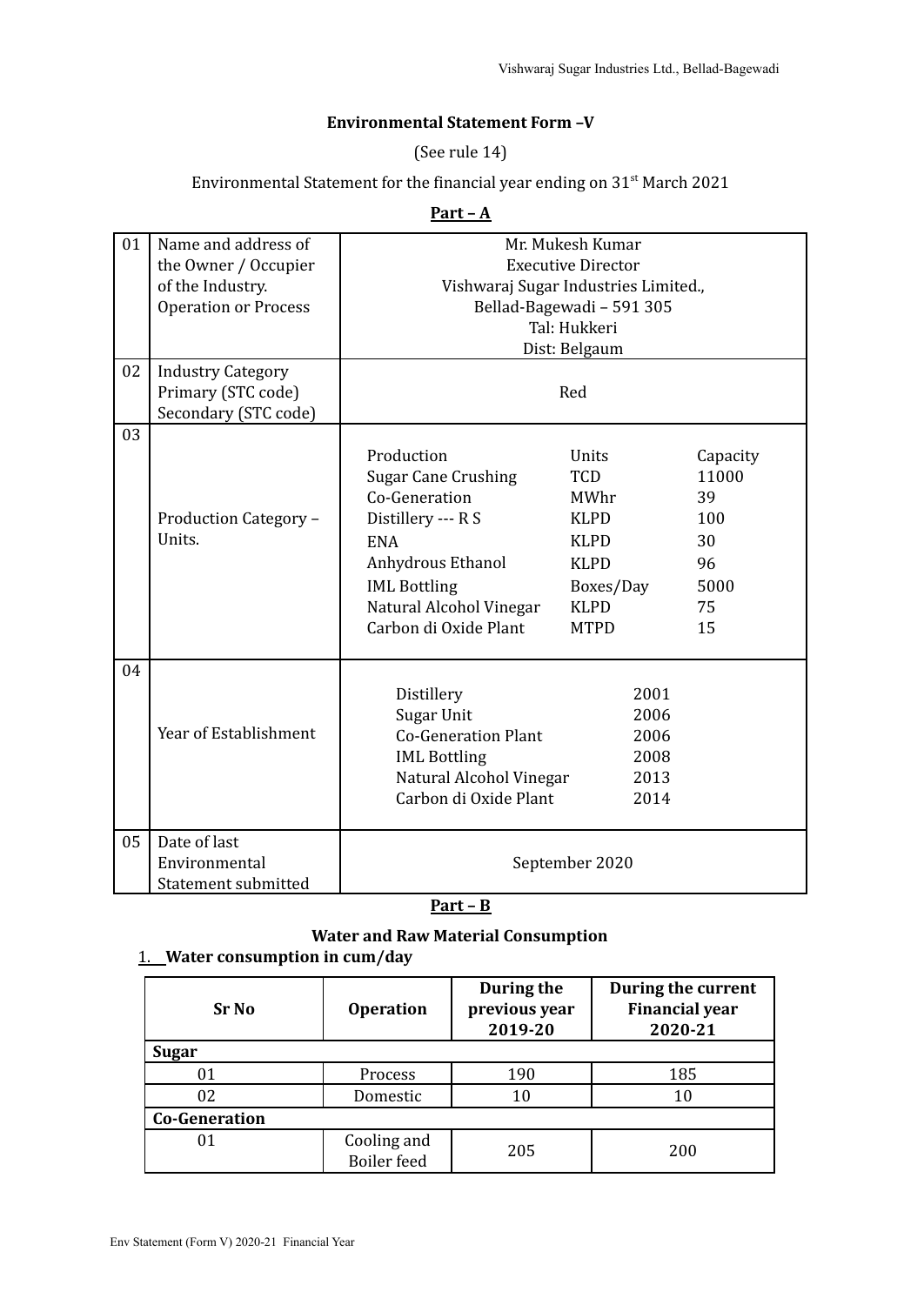| <b>Distillery</b>              |          |      |            |  |  |  |
|--------------------------------|----------|------|------------|--|--|--|
|                                | Process  | 220  | 380        |  |  |  |
| 02                             | Cooling  | 30   | 50         |  |  |  |
| 03                             | Domestic | 4.95 | 5.0        |  |  |  |
| <b>IML Bottling</b>            |          |      |            |  |  |  |
|                                | Process  | 10   | <b>NIL</b> |  |  |  |
| <b>Natural Alcohol Vinegar</b> |          |      |            |  |  |  |
| 180<br>180<br>Process          |          |      |            |  |  |  |
| 03                             | Domestic |      |            |  |  |  |

2. **Process Water Consumption per product output**

|                |                     |        | Process water consumption per unit of |                |  |
|----------------|---------------------|--------|---------------------------------------|----------------|--|
| <b>SR</b>      | Name of Product     | Unit   | product                               |                |  |
| N <sub>o</sub> |                     |        | During previous                       | During current |  |
|                |                     |        | F/Y 2019-20                           | F/Y 2020-21    |  |
| 01             | Sugar               | m3/Ton | 0.2418                                | 0.29           |  |
| 02             | Power               | m3/MW  | 0.469                                 | 0.47           |  |
| 03             | Distillery          | m3/KL  | 6.34                                  | 4.32           |  |
| 04             | <b>IML Bottling</b> | m3/Box | 0.002177                              | <b>NIL</b>     |  |
| 05             | Vinegar             | m3/KL  | 5.522                                 | 4.16           |  |

# **Raw Material Consumption**

| <b>Sr No</b> | <b>Name of Raw Material</b> | <b>Units</b>                   |            | <b>Consumption of Raw Material Per</b><br>Unit of output |  |  |  |  |
|--------------|-----------------------------|--------------------------------|------------|----------------------------------------------------------|--|--|--|--|
|              |                             |                                | 2019-20    | 2020-21                                                  |  |  |  |  |
| <b>Sugar</b> |                             |                                |            |                                                          |  |  |  |  |
| 01           | Sugar cane                  | MT/MT                          | 9.10       | 11.45                                                    |  |  |  |  |
| 02           | Lime                        | MT/MT                          | 0.01       | 0.009                                                    |  |  |  |  |
| 03           | Sulphur                     | MT/MT                          | 0.0029     | 0.0028                                                   |  |  |  |  |
| 04           | <b>Mill Sanitation</b>      | MT/MT                          | 0.00010    | 0.000072                                                 |  |  |  |  |
| 05           | Anti Scaling                | MT/MT                          | <b>NIL</b> |                                                          |  |  |  |  |
| 06           | Magnaflock                  | MT/MT                          | 0.00002527 | 0.00003834                                               |  |  |  |  |
| 07           | Turkey red oil              | MT/MT                          | 0.0000077  | 0.00000547                                               |  |  |  |  |
| 08           | Viscosity reducer           | MT/MT                          | 0.0000337  | 0.00002394                                               |  |  |  |  |
| 09           | <b>Color Coagulant</b>      | MT/MT                          | 0.0000272  | 0.0000299                                                |  |  |  |  |
| 10           | <b>Bleaching Powder</b>     | MT/MT                          | 0.00000064 | 0.00000064                                               |  |  |  |  |
| 11           | Caustic Soda                | MT/MT                          | 0.000325   | 0.000563                                                 |  |  |  |  |
|              |                             | Cogen power/unit               |            |                                                          |  |  |  |  |
| 01           | Bagasse                     | MT/Mwh                         | 3.24       | 2.66                                                     |  |  |  |  |
| 02           | Coal                        | MT/Mwh                         | 0.0339     | 0.00952                                                  |  |  |  |  |
|              |                             | <b>Distillery</b>              |            |                                                          |  |  |  |  |
| 01           | <b>Molasses B Heavy</b>     | MT/KL                          | 3.62       | 3.33                                                     |  |  |  |  |
|              | Syrup                       | MT/KL                          | <b>NIL</b> | 3.20                                                     |  |  |  |  |
| 02           | Coal                        | MT/KL                          | 1.72       | 0.589                                                    |  |  |  |  |
|              |                             | <b>IML Bottling</b>            |            |                                                          |  |  |  |  |
| 01           | Rectified Spirit            | KL/Box                         | 0.004      | <b>NIL</b>                                               |  |  |  |  |
|              |                             | <b>Natural Alcohol Vinegar</b> |            |                                                          |  |  |  |  |
| 01           | Spirit                      | KL/KL                          | 0.141      | 0.17                                                     |  |  |  |  |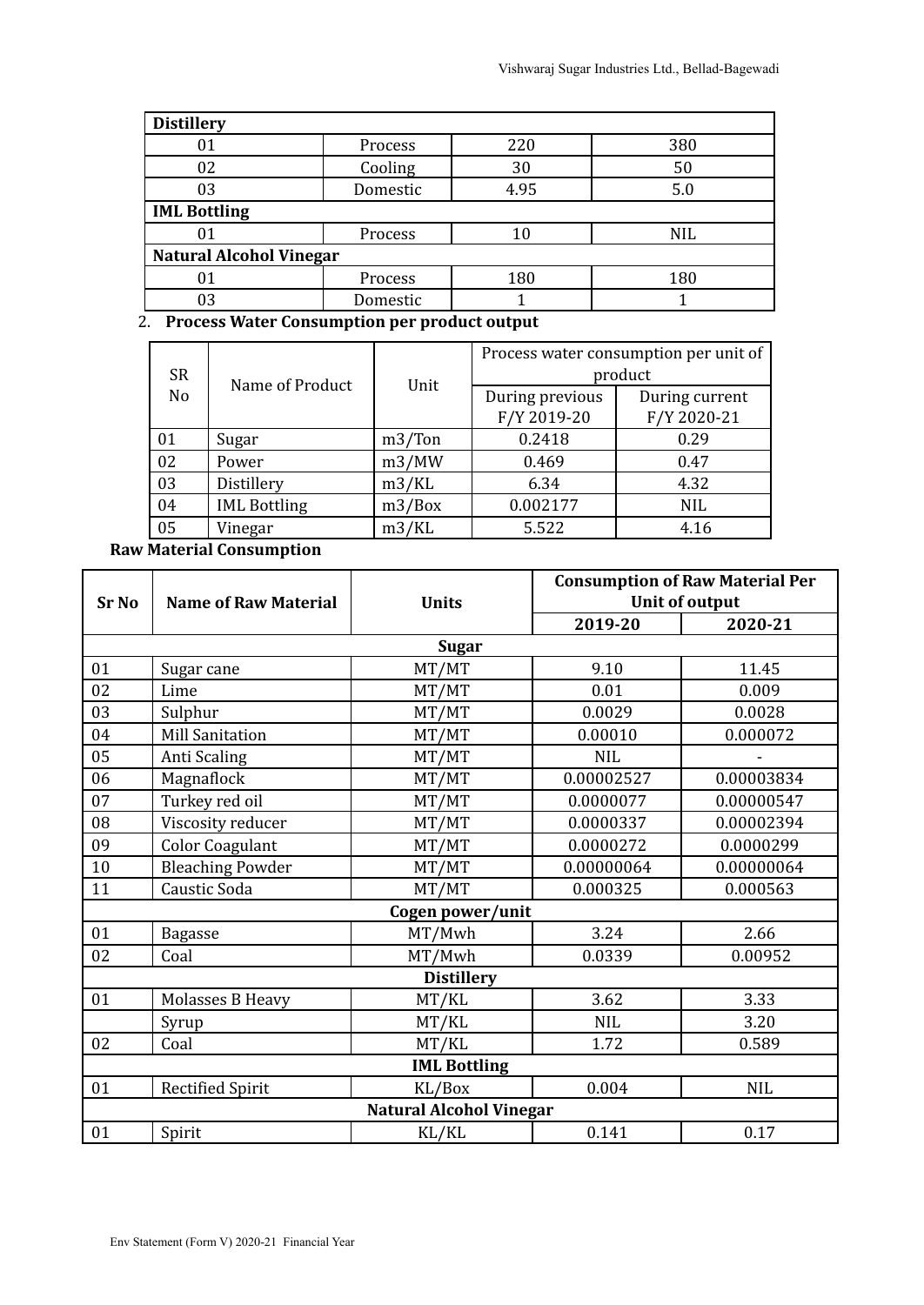| <b>Sl</b><br>N <sub>o</sub> | <b>Pollutants</b>           | <b>Quantity of</b><br>pollutants<br><b>Discharged</b> | Concentration<br><b>Discharged</b><br>(mass/volume) | <b>Percent of variation</b><br>prescribed standard<br>with reasons                      |  |
|-----------------------------|-----------------------------|-------------------------------------------------------|-----------------------------------------------------|-----------------------------------------------------------------------------------------|--|
|                             |                             | Sugar                                                 |                                                     |                                                                                         |  |
| 01                          | Wastewater(COD)             | $119$ kg of<br>COD/Day<br>46.62 kg of                 | $161$ mg/lit                                        | <b>Below Standard</b><br>norms. $(250 \text{ mg/l}$ for<br>$COD & 100$ mg/l for         |  |
| 02                          | Wastewater(BOD)             | BOD/Day                                               | $63$ mg/lit                                         | BOD)                                                                                    |  |
| 02                          | Air mg/Nm <sup>3</sup> (PM) | 604.08 Kg/day                                         | 82 mg/Nm3                                           | <b>Below Standard</b><br>norms(< 150 mg/Nm3)                                            |  |
|                             |                             | <b>Distillery</b>                                     |                                                     |                                                                                         |  |
| 01                          | Waste Water                 | $24.8$ kg of<br>COD/Day<br>9.72 kg of<br>BOD/Day      | $155$ mg/lit<br>60.78 mg/lit                        | <b>Below Standard</b><br>norms. $(250 \text{ mg/l}$ for<br>$COD & 100$ mg/l for<br>BOD) |  |
| 02                          | Air mg/Nm <sup>3</sup> (PM) | 19.792<br>kg/day                                      | $61 \text{ mg}/\text{Nm}3$                          | <b>Below Standard</b><br>norms(< 150 mg/Nm3)                                            |  |
|                             | <b>IML Bottling</b>         |                                                       |                                                     |                                                                                         |  |
| 01                          | <b>Waste Water</b>          |                                                       |                                                     | No Production                                                                           |  |

# **Pollution discharged to Environment/unit of output**

## **Part – D**

### **HAZARDOUS WASTES**

**Part – C**

As specified under Hazardous wastes

### (Management and Handling Rules, 1989)

|       | <b>Hazardous Wastes</b>       | <b>Total Quantity (Tones)</b>          |                                                        |  |
|-------|-------------------------------|----------------------------------------|--------------------------------------------------------|--|
| Sl No |                               | During the previous<br>year<br>2019-20 | During the current<br><b>Financial year</b><br>2020-21 |  |
| 01    | <b>From Process</b>           | --                                     | $0.1$ MT                                               |  |
| 02    | <b>From Pollution Control</b> | (5.1 spent oil from                    | (5.1 spent oil from                                    |  |
|       | <b>Facilities</b>             | $ETP$ ) = 0.49 MT                      | $= 0.1MT$                                              |  |

# **Part – E**

### **SOLID WASTES**

|                                          |                                   | <b>Total Quantity in MT</b>                                                                                   |           |  |
|------------------------------------------|-----------------------------------|---------------------------------------------------------------------------------------------------------------|-----------|--|
| Sl No                                    | <b>Solid wastes</b>               | During the<br>During the<br>previous<br>current Financial<br><b>Financial year</b><br>year 2020-21<br>2019-20 |           |  |
|                                          | <b>From Process (By-Products)</b> |                                                                                                               |           |  |
| 01                                       | <b>Bagasse</b>                    | 138728.022                                                                                                    | 257706.79 |  |
|                                          | Press mud                         | 23311.08                                                                                                      | 26514.2   |  |
|                                          | Ash                               | 2080                                                                                                          | 3523      |  |
| <b>From Pollution Control Facilities</b> |                                   |                                                                                                               |           |  |
| 02                                       | Biological Sludge (MT)            | 85.00                                                                                                         | 110       |  |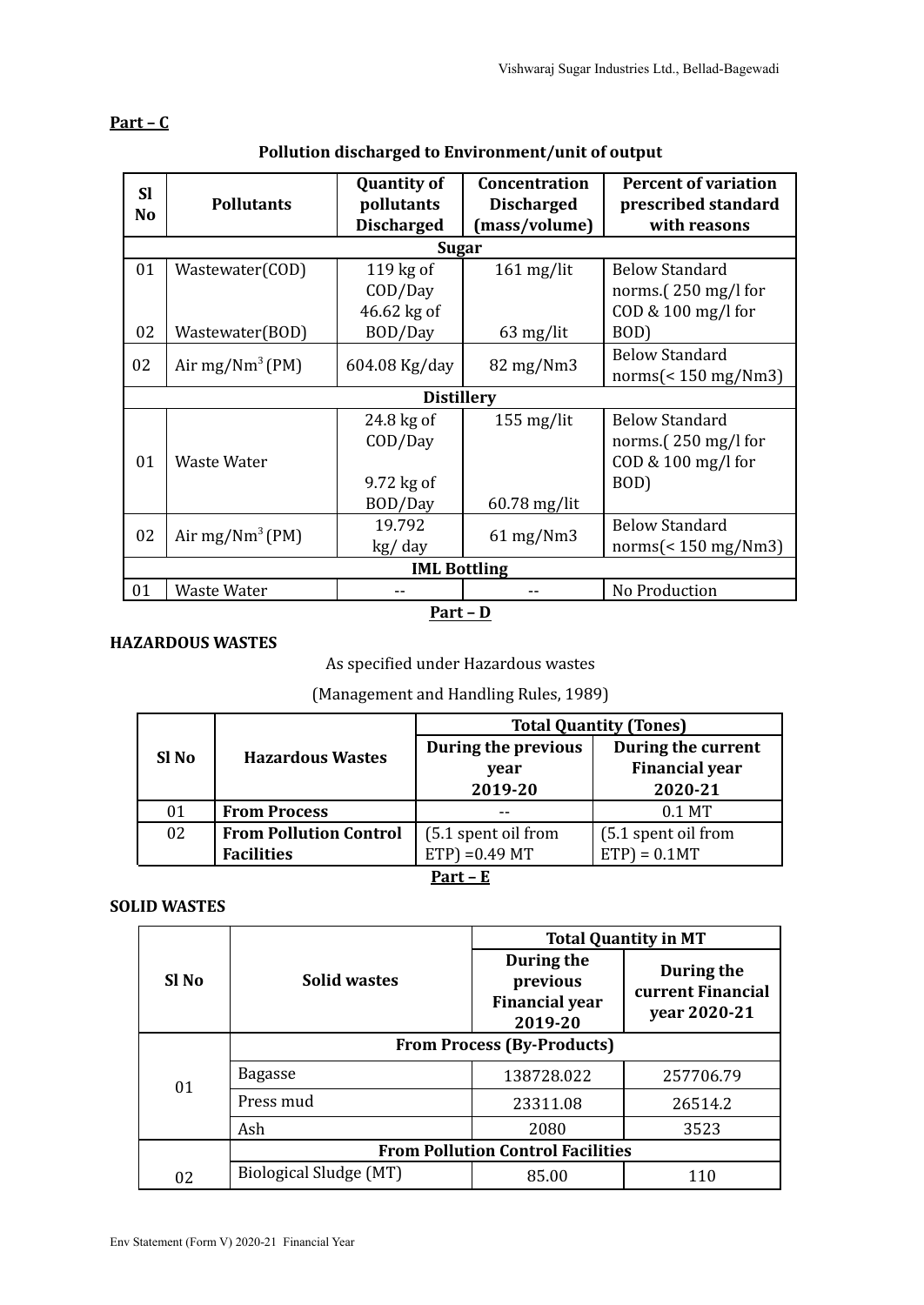|    | Oil and Grease (MT)                                        | 0.490                                           | 0.2     |
|----|------------------------------------------------------------|-------------------------------------------------|---------|
|    |                                                            | Quantity recycled or reutilized within the unit |         |
|    | Bagasse as Fuel (MT)                                       | 138728.022                                      | 234929  |
|    | Press mud for compost (MT)                                 | 23311.08                                        | 26514.2 |
|    | Spent wash for compost (KL)                                | 7538                                            | 56146   |
| 03 | Ash for compost (MT)                                       | 2080                                            | 3523    |
|    | Biological sludge as seed in<br>composting (MT)            | 85                                              | 110     |
|    | Waste oil & Grease-(Qty in MT)<br>Supplied to the recycler | 0.490                                           | 0.2     |

**Part – F**

Please specify the characteristics (in terms of concentration and quantum) of hazardous as well as solid wastes and indicate disposal practice adopted for both these categories of wastes.

**Hazardous Wastes:** The Spent oil of 0.2MT is sold to recycler. The ash is used in compost manufacturing.

| Sl <sub>No</sub> | <b>Parameters</b> | Press mud   |
|------------------|-------------------|-------------|
| 01               | pH                | $6.6 - 7.6$ |
| 02               | Nitrogen %        | $1.1 - 1.3$ |
| 03               | Phosphorous %     | $2.1 - 2.3$ |
| 04               | Potassium %       | $0.5 - 0.7$ |
| 05               | Organic Carbon    | $31 - 44$   |

**Solid waste Characteristics:** By-Products (Solid waste) Bagasse and Pressmud

**Part – G**

Impact of the pollution control measure taken on conservation of natural resources and consequently on the cost of production

The effluent after treatment is disposed for irrigation and gardening. The plantation details are enclosed. The irrigation management plan is enclosed. The cost of production is increased by 100 rupees per MT of sugar production and Rs two per Liter of R.S. Production. The Investment for pollution control measures are …28….Lakhs

Emission Control Measures---10 Lakhs Water and Waste water management----5 lakhs Solid Waste management--- 5 Lakhs Green House Drive ----5 Lakhs Monitoring Aspects----2 Lakhs Environment Cell & PR---1 Lakhs

### **Part – H**

Additional measures / investment proposal for environmental protection including abatement of pollution

100 KLPD Distillery productions started and CPU is commissioned. The treated condensates are used as makeup water for cooling towers.